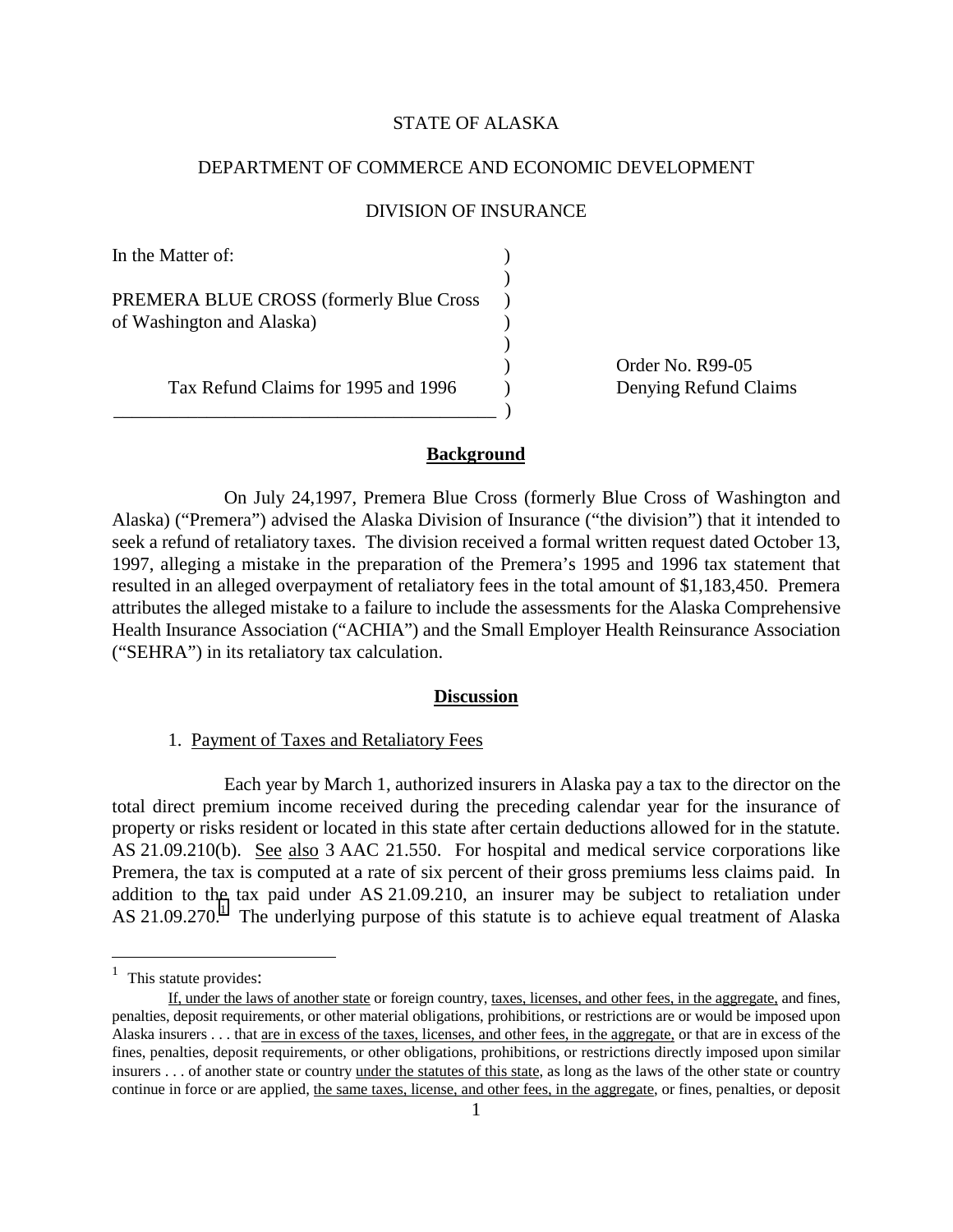insurance companies entering a foreign jurisdiction that imposes higher taxes, licenses, and fees or imposes other obligations than those imposed on insurers doing business in Alaska. In effect, the statute levels the playing field when the insurer's domiciliary state would impose higher taxes and fees on an Alaskan insurer writing a comparable volume of business in that state. With respect to the aggregated taxes, licenses, and fees, the retaliation determination is made in conjunction with the tax computation and payment under AS 21.09.210(b).

In meeting the requirements of AS 21.09.210(b) and AS 21.09.270, each insurer completes a two part form prepared by the division of insurance for the particular class of insurer. This form is titled "Premium Tax Statement and Continuation of Certificate of Authority" and includes a "Retaliatory Schedule." The tax statement and schedule are accompanied by written instructions, all of which the division mails to authorized insurers at the beginning of every year. The tax statement requires insurers to compute the premium tax required by AS 21.09.210(b) and determine the total taxes and fees payable to the State of Alaska based on the total of premium tax, certificate of authority continuation fee, annual statement filing fee, and retaliatory fee. The retaliatory fee is derived from the retaliatory schedule. This schedule requires the insurer to report the taxes and fees that would be imposed by the insurer's domiciliary state on an Alaska insurer doing business in that state based on the same volume of business that the insurer wrote in Alaska and compare those taxes and fees with the taxes and fees it is obligated to pay in Alaska. If the total taxes and fees imposed by the state of domicile exceeds the total taxes and fees imposed by Alaska, then the tax statement requires the insurer to report the difference as a retaliatory fee on its tax statement and pay the total amount of the taxes and fees reported on the tax statement. In effect, this computation substitutes the tax and fee structure of the domiciliary state in place of Alaska's tax and fee structure.

For the tax years 1995 and 1996, Premera completed the above tax statement and retaliatory forms pertaining to hospital and medical service corporations. Premera's state of domicile is Washington, which taxes health care service contractors or hospital and medical service corporations at 2.0 percent of gross premiums. The State of Washington also imposes a Business & Occupation tax on dental insurance premiums minus paid claims at a rate of 2.09 percent. Accordingly, to compute the tax imposed by its State of Domicile, Premera reported the gross premiums for Alaska times the Washington tax rates. $^{2}$  In 1995, this computation resulted in aggregated tax and fees under Washington law that exceeded the aggregated taxes and fees imposed by Alaska. Premera reported the excess, \$890,478, on the retaliatory fee line of its 1995 tax statement and paid the amount without a formal protest. In 1996, this computation also resulted in aggregated tax and fees that exceeded the aggregated taxes and fees imposed by Alaska. Premera reported that excess, \$644,423, as the retaliatory fee on its 1996 tax statement and paid the amount without formal protest.

 $\overline{a}$ 

requirements or other material obligations, prohibitions, or restrictions of whatever kinds shall be imposed by the director upon the insurers . . . of the other state or country doing business or seeking to business in this state. (Emphasis added).

<sup>2</sup> Premera's gross premiums for purposes of computing its premium tax and retaliatory fees do not include premiums attributed to federal employee health plans or to University of Alaska at Anchorage health plans. The inclusion or exclusion of these premiums is not at issue in this matter.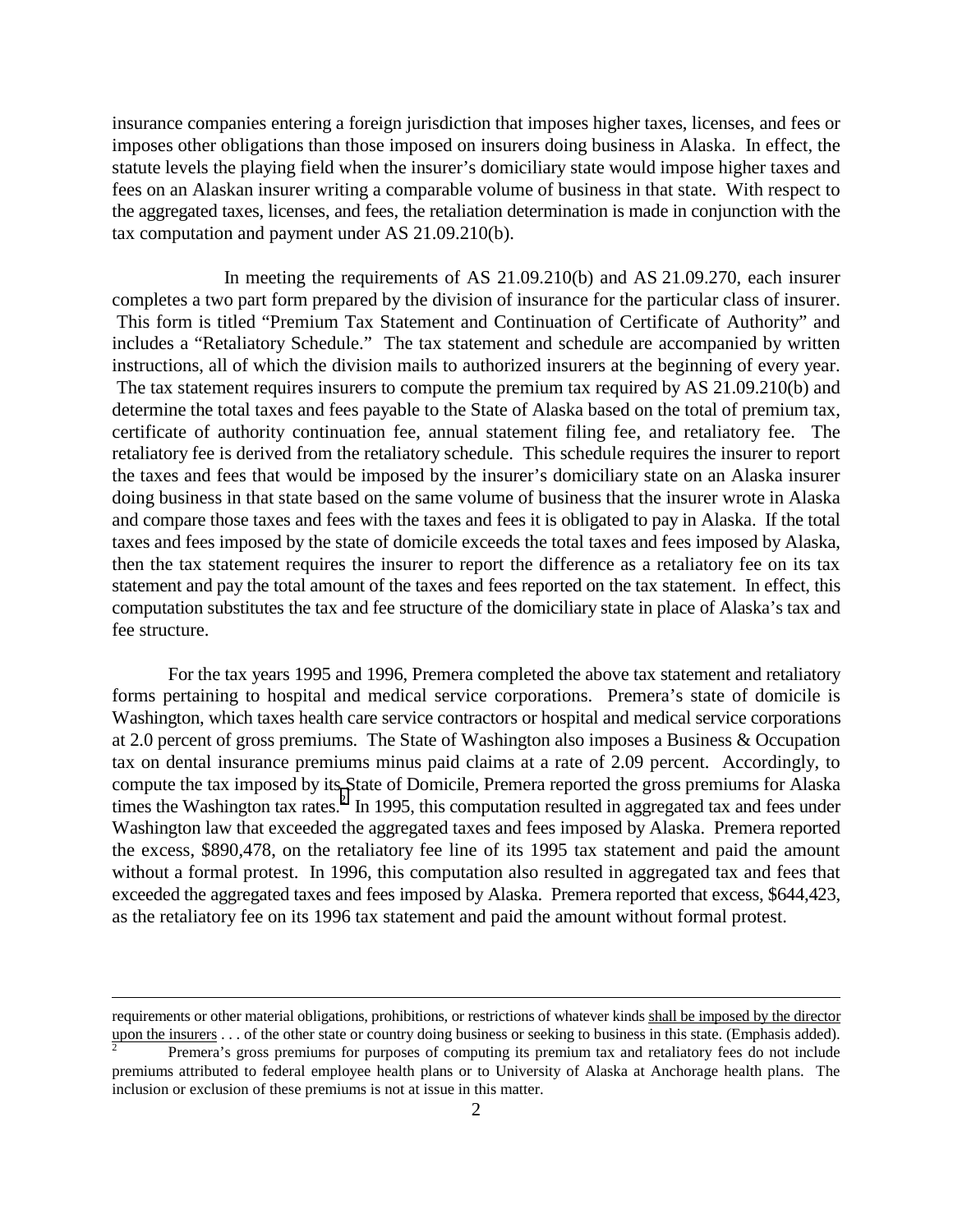Premera now seeks a refund of the 1995 and 1996 retaliatory fees it paid, less amounts that should have been included on the retaliatory schedule, but were not. In submitting its claim for refund, Premera determined that it also should include Washington's regulatory fee that funds Washington's Department of Insurance in the aggregate calculation on the 1995 and 1996 retaliatory schedules.<sup>3</sup> The amounts that should have been reported on those schedules were \$85,977 in 1995 and \$90,109 in 1996.<sup>4</sup> But Premera claims that it also should have included the assessments it paid to the ACHIA and SEHRA on the Alaska side of its retaliatory schedules for those years. According to Premera, inclusion of these amounts on the schedules would have reduced its retaliatory fees to \$351,451 in 1995 and zero in 1996, even after addition of Washington's regulatory fee in these computations. Premera also claims that similar assessments that would have been paid by an Alaska insurer doing business in Washington, namely the Washington State Health Insurance Pool, should not be included in the retaliatory fee computation, because of the exception in AS  $21.09.270(b)$ .<sup>5</sup>

### 2. ACHIA and SEHRA statutory overview

ACHIA is a nonprofit incorporated association created under AS 21.55.010. Its membership includes all licensed hospital or medical service corporations in the state that offer subscriber contracts for major medical coverage and all other insurers licensed to transact health insurance in this state. Membership is a condition of doing health insurance business, or being able to offer subscriber contracts in this state. The association is run by a board of directors of five individuals selected by participating members, subject to the director's approval. AS 21.55.020. Among other things, the association may exercise the powers granted by insurers under the laws of Alaska and may establish administrative and accounting procedures for operating the association. AS 21.55.020. The plan of operation is approved by the director under AS 21.55.040. The association was formed to make available to residents who are high risks or federally defined eligible individuals an individual state plan of health insurance upon payment of the required premium. AS 21.55.100. In addition to charging premium, the state plans may require deductibles or copayments. AS 21.55.120. Like insurers, the association may not charge a rate for coverage issued by the association that is excessive, inadequate, or unfairly discriminatory. AS 21.55.150. Under statute, each member of the association shares in the losses due to claim expenses of the state plans and in the operating and administrative expenses of the association. AS 21.55.220. To the extent that claim expenses of the state plan exceed the premium payments allocated to the payment of benefits, that excess becomes a liability of the members. Each member shares in the expenses or liability, through assessments imposed by the association, in an amount equal to the ratio of the member's total fees for subscriber contracts or total health insurance premiums received from or on behalf of state residents to the total subscriber fees and health insurance premiums received by all

 3 This fee is assessed under RCW 48.02.190 and covers the annual cost of operating the office of the insurance commissioner.

<sup>4</sup> If those fees had been included on Premera's schedules at the time, the retaliatory fees would have increased to \$976,455 in 1995 and \$734,532 in 1996.

<sup>5</sup> The pertinent part of this exception as it read in 1995 and 1996 states:

This section does not apply to . . . special purpose obligations or assessments imposed by another state in connection with particular kinds of insurance other than property insurance; . . .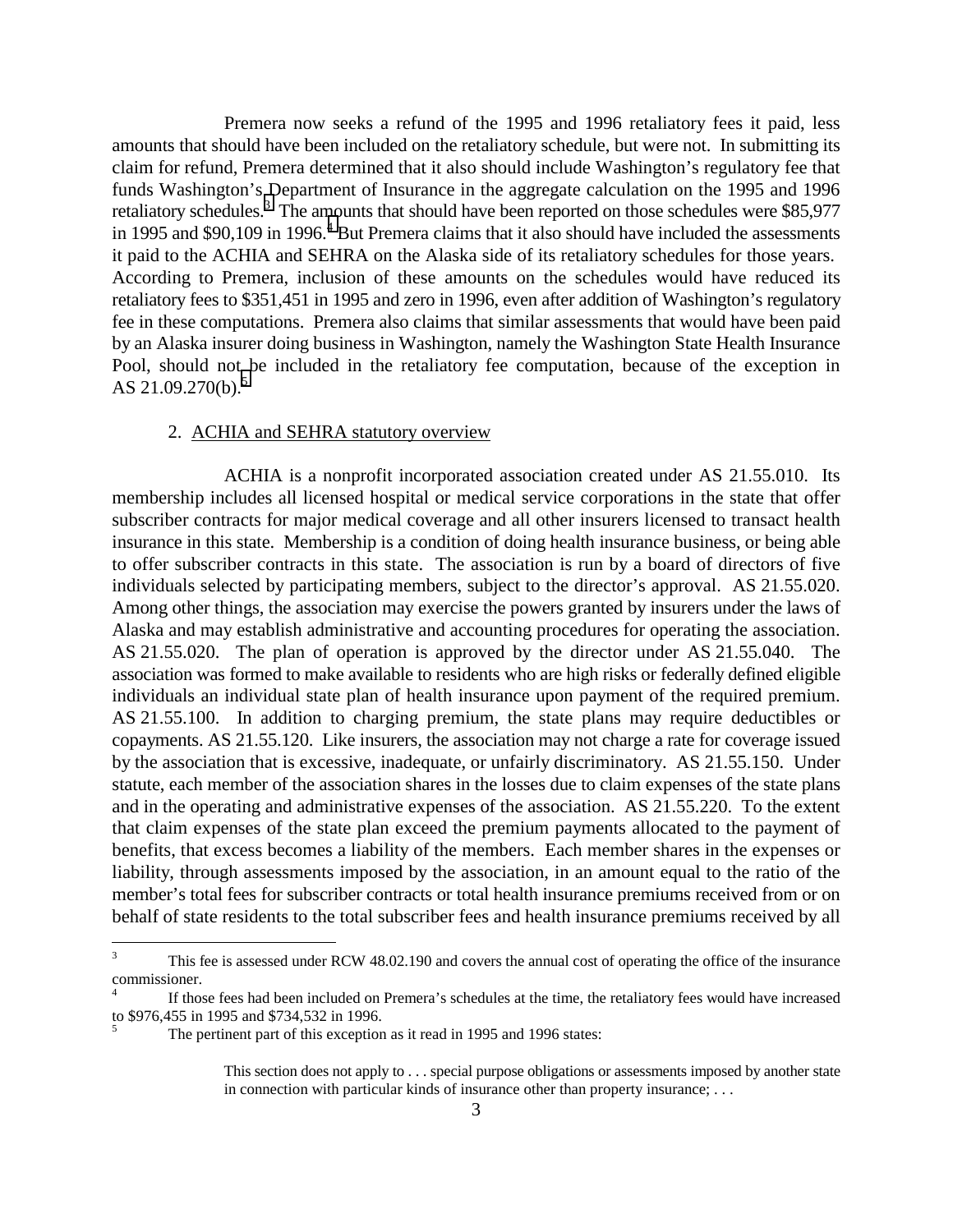association members from or on behalf of state residents. AS 21.55.220(c). Insurers must pay the assessments to the association within 30 days of receipt of the assessment notice. Failure to pay the assessment within 30 days is grounds to revoke the member's certificate of authority. AS 21.55.220(d). Net gains, if any, from the operation of the state plans must be held at interest and used by the association to offset future losses due to claims expense of a state plan or allocated to reduce state plan premiums. AS 21.55.220(e). The state is not liable for payment of a claim under a state plan. AS 21.55.410.

SEHRA also is a nonprofit incorporated association that was created by statute. AS 21.56.010. Its membership includes all health care insurers, which is defined to include hospital or medical service corporations licensed under AS 21.87. Membership is a condition of transacting health insurance business in this state. The association is operated by a board of directors of nine individuals selected by participating members, subject to the director's approval. Among other things, the association may exercise all the powers granted to insurers in this state, except that it may not issue insurance, but it may establish administrative and accounting procedures and may assess members as necessary to cover operating expenses. AS 21.56.030. The purpose of the association is to provide reinsurance to health care insurers who have provided health care coverage to small employers. For this reinsurance, the insurer of a small employer pays premium to the association in an amount determined by the association under the requirements of AS 21.56.050 and subject to the approval of the director. The small employer pays a premium to the insurer, which is set by the insurer subject to the restrictions in AS 21.56.120. The association's net loss, if any, for a given year must be recovered by collecting assessments from reinsuring insurers. AS 21.56.050. This assessment formula is based on each reinsuring insurer's share of the total premiums earned in the preceding calendar year from new and existing health care insurance issued to small employers in this state. AS 21.56.050(d). If assessments exceed net losses of the association, the excess must be held in an interest bearing account and used by the board to offset future losses or to reduce reinsurance association premiums. AS 21.56.050(d)(6).

#### 3. Treatment of ACHIA and SEHRA assessments under AS 21.09.270

In light of the statutes creating ACHIA and SEHRA, I conclude that the ACHIA and SEHRA assessments should not be included in the aggregate calculation of taxes, licenses, and fees. These assessments are calculated, imposed, collected, and administered by non profit associations created by statute, which are legal entities separate from the state. The assessments are not deposited in the state treasury or the general fund. Therefore, they do not represent state or public revenues and do not in any way impact the state treasury. Accordingly, the assessments cannot reasonably be treated the same as taxes, licenses, and fees for purposes of the aggregate calculation under AS 21.09.270(a). This conclusion is consistent with the division's historical position not to include assessments imposed under Alaska statute on insurers, such as the ACHIA and SEHRA assessments, in the aggregate calculation of taxes, licenses, and fees. Under the statute, these assessments are more appropriately treated as "other obligations" or "other material obligations," which is how Premera has characterized them in its refund request. Like fines, penalties, deposits, and other prohibitions and restrictions, these assessments would not be included in the aggregate calculation of taxes, licenses, and fees, but should be compared on an item for item basis with "other material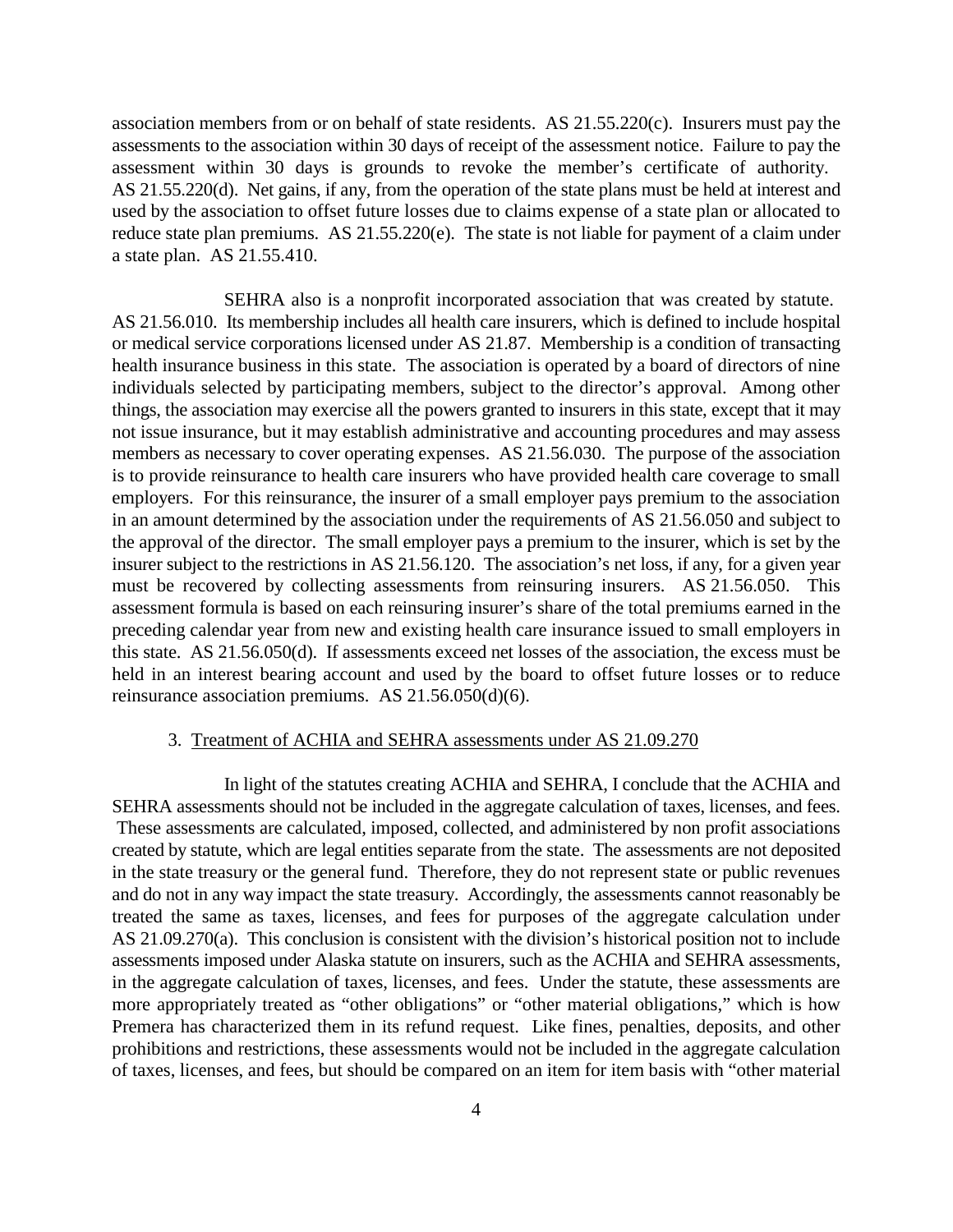obligations" imposed by another state. The assessments of the Washington Health Insurance Pool is an assessment or obligation similar to  $ACHIA<sup>6</sup>$ . The exception in subsection (b), however, states that the retaliation statute does not apply to "special purpose obligation or assessment" imposed by another state in connection with insurance other than property insurance. To the extent that the Washington assessment is a "special purpose obligations or assessments," there is no requirement for further retaliation in this case. This result is reached either because there are no assessments to compare against ACHIA and SEHRA by operation of the exception, or because ACHIA and SEHRA assessments exceed the comparable assessments in Washington, (which would be zero by operation of the exception). Because the ACHIA and SEHRA assessments are not a tax, license, or fee, however, the exception does not operate to reduce the retaliatory fees reported on Premera's 1995 and 1996 tax statements.

In its refund request, Premera has cited two Florida First District Court of Appeal cases and a Minnesota tax court case in support of its position that the ACHIA and SEHRA assessments as "other material obligations" should be included in the aggregate calculation of taxes, licenses, and fees. These cases, however, are not controlling in Alaska and, in any event, do not demonstrate that the division's interpretation and application of the statute is unreasonable.

# Findings of Fact

The Director incorporates by reference as a part of this Order the Stipulation of Facts entered into by the Division and Premera through their respective counsel. The Stipulation of Facts with attached exhibits will be appended to this Order and, thus, becomes part of the administrative record.

# Conclusions of Law:

1. AS 21.09.270(a) requires a comparison of an aggregate calculation of taxes, licenses, and fees imposed by a foreign insurer's domiciliary state on an Alaska insurer doing business in that state with an aggregate calculation of taxes, licenses, and fees imposed by Alaska on the foreign insurer doing business in Alaska to determine if that insurer is subject to retaliation under the statute. If the aggregate calculation for the foreign insurer's domiciliary state exceeds the aggregate calculation for Alaska, then the statute requires the director to impose on the foreign insurer the aggregated taxes, licenses, and fees of its domiciliary state.

2. The division's Retaliatory Schedule form that Premera completed in conjunction with the Premium Tax Statement and Continuation of Certificate of Authority form implements this aggregate calculation of taxes, license, and fees under AS 21.09.270.

3. ACHIA and SEHRA assessments are not a tax, license, or fee and, therefore, should not be included in the aggregate calculation of taxes, licenses, and fees. Premera's request to include these assessments in the aggregate calculation is an unreasonable interpretation of the statute.

 6 Like ACHIA, the Washington Health Pool was created by statute, RCW 48.41.040, and assesses members to cover claim and administrative expenses of the pool, RCW 48.41.090.